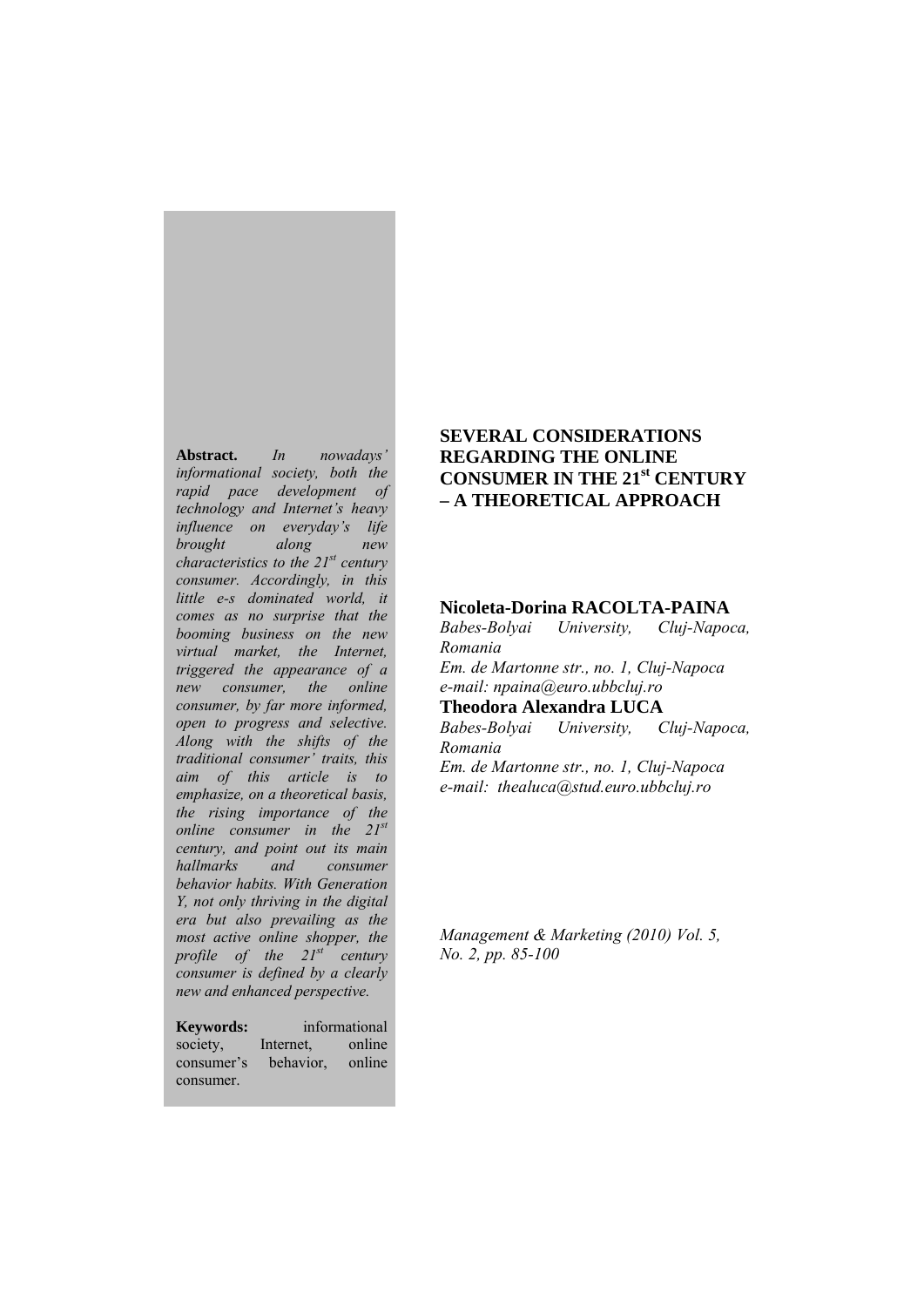### **1. Introduction**

At the beginning of the  $21<sup>st</sup>$  century, the information society is a reality that shapes the whole globe. Information and knowledge represent by far the main assets of nowadays' society, followed by the Internet, the largest network ever (Fulmer, 2000). The  $3<sup>rd</sup>$  Wave society of which Alvin Toffler spoke about triggered indeed a chain reaction of "explosive changes" (Toffler, 1996, p. 7), that drew the characteristics of a "a new civilization" (Toffler, 1996, p. 258). In this context, not only did the impact of the Internet and the rapid pace development of TIME industry (telecommunications, information technology, media and entertainment) resulted in the appearance of a new Generation- Generation Y, the so-called first generation of digital natives, but it also sparked the arrival of a new type of consumer, ..the online consumer". Internet's heavy influence in everyday's life also changed the main determinants of the traditional consumer, companies now having to cope with wellinformed, selective and in control customer.

Accordingly, the aim of this article is to emphasize, on a theoretical basis, the rising importance of the online consumer in the  $21<sup>st</sup>$  century, and point out its main characteristics and consumer behavior habits. The analysis, based on several studies, is fuelled by the clear shift that the virtual society posed upon the traditional consumer's traits. However, it must be mentioned that findings are exploratory, because of the lack of specialized studies on online consumer, and all the research articles clearly point out the need for further and more elaborate studies, on a higher scale, as the online consumer gains more and more influence.

Therefore, the paper's main objectives of the article are as follows:

- Pointing out the impact of the knowledge-based and information society on the  $21<sup>st</sup>$  century consumer;
- Identifying the main traits of the  $21<sup>st</sup>$  century online consumer;
- Drawing out the online  $21<sup>st</sup>$  century consumer behavior.

The article consists of three main parts, namely,  $21<sup>st</sup>$  Century: The Informational Age, The 21<sup>st</sup> Century Consumer and The Importance of the Online Consumer. The first part brings into attention the important changes brought along by the Internet and the remarkable technological development. The second one presents the hallmarks of the  $21<sup>st</sup>$  century consumer, information's society customer, focusing on the characteristics of the online consumer. It also raising awareness of the impact that Generation Y has as the future prevailing consumer of the  $21<sup>st</sup>$  century, permanently connected, online and with higher control and involvement in the process of product and service creation. Lastly, the third part emphasizes the need for official regulations to protect the rights and interest of the online consumer, as his heavy influence in nowadays life is more and more enhanced. For each part we included information connected to Romania.

All in all, the article renders a theoretical approach, which underlines the main directions, traits and behavioral patterns of the new consumer brought along by the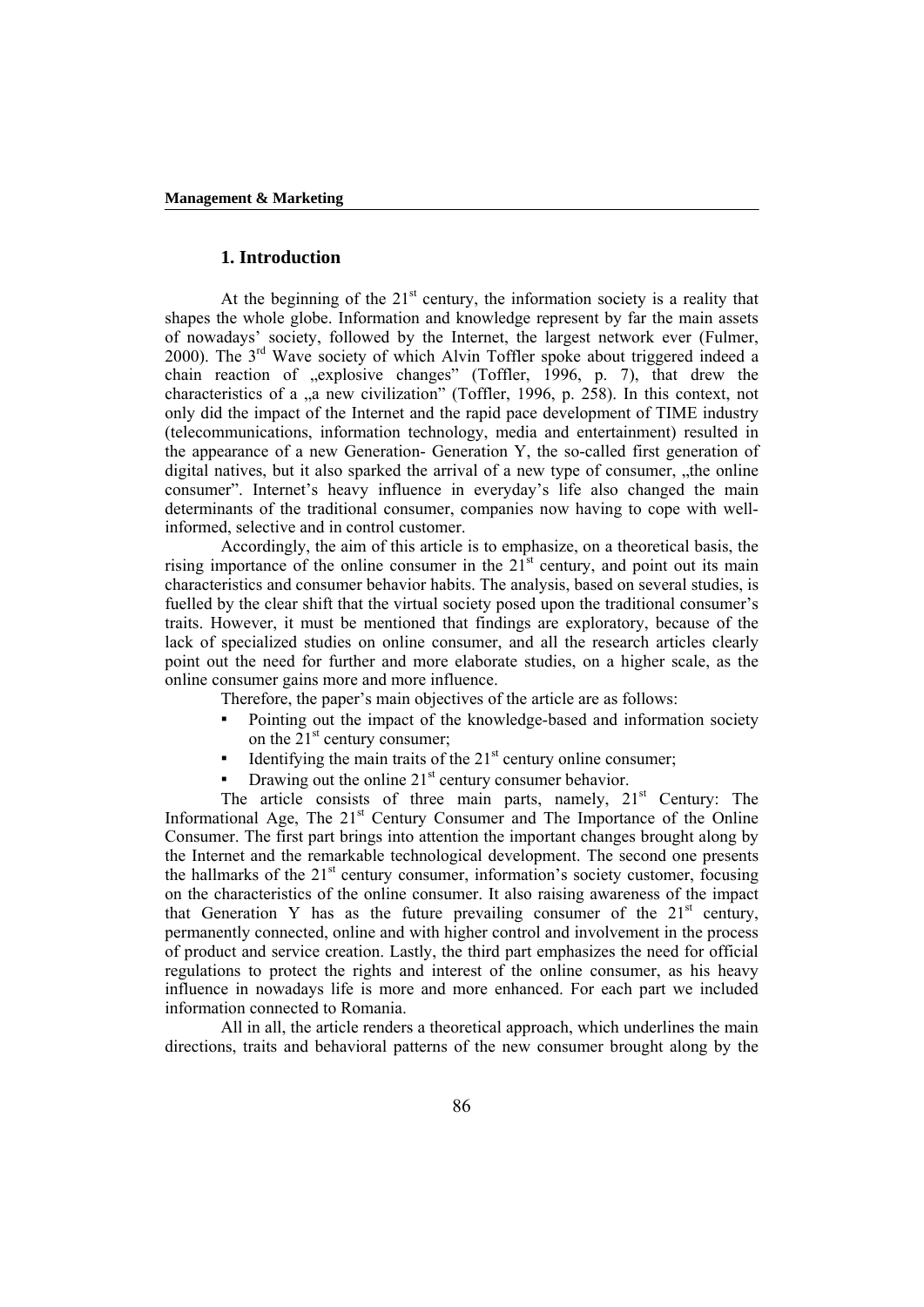digital society. On a booming Internet market business, in the knowledge society, the consumer himself adapted and opened his perspective by taking advantage of all the vast information provided, at a mere click's distance.

### **2. Twenty-One Century: The Informational Age**

Change represents a key element in the evolution and development of each and every society. Not only does it spark important breakthroughs in science but it also brings along fundamental shifts in society paradigms and mentalities. The major changes of the last decades have resulted in the appearance of a new society, namely the information society, or the digital age, with flexibility, speed and technology as the main hallmarks.

First of all, the concept of the informational society spins around the impact of networking, that allowed a "world-wide connection of thousands of computers" (Rohner, 1999, p. 11) to the largest web ever, the Internet, triggering the appearance of a "whole new social structure at a global level" (Negroponte, 1999, p. 171). In fact, it is the Internet that allowed the protrusion of such a significant spread of knowledge and information in next to no time at a global scale. Moreover, it created new interpersonal means of communication, with neither time nor space barriers, enhancing the limited perspective and making way for new possibilities to be explored both at an individual and at a social level.

In nowadays' society, the  $21<sup>st</sup>$  century, in developed countries, the Internet represents an essential element of daily activities. The main words that pop up into mind when referring to the Internet are connected to network, virtual space, digitalization, instant communication, lack of space and time barriers. The Internet has indeed created a new world, completely independent from the physical borders of the natural environment, in which "the mouse clicks"... opening a great many means of information, fun, adventure, trade, knowledge …" (Dertouzos, 2000, p. 20). The power of this incredible network, given by its accessibility, user friendliness and the wide perspectives offered for many an independent activity (Dertouzos, 2000, p. 20). is also confirmed by the high number of users, the rapid pace evolution speeding up tremendously: from 16 million (0.4% out of world population) on December 1995, to 361 million (5.8% out of world population) on December 2000, to 1,018 million (15.7% out of world population) on December 2005 and to 1,669 million (24.7% out of world population) on March 2009 (Internet Growth Statistics, 2009). Facts speak for themselves; approximately 1,733 million (25.6 %) Internet users were estimated in September 2009 worldwide (Internet World Statistics, 2009), The total number of Internet users at Europe's level is 52%, while in Romania the latest figures show that 33.4% (7,430,000 million) from the entire population (22,215,421 million) uses the Internet (Internet World Statistics, 2009).

Consequently, the Internet stirred up a world wide craze that opened the horizons and resulted in the appearance of the information society, now a  $2\tilde{1}^{st}$  century reality to shape the whole globe. The rapid pace development of the Internet in such a short time also created an immense platform for an informational world-wide market. E-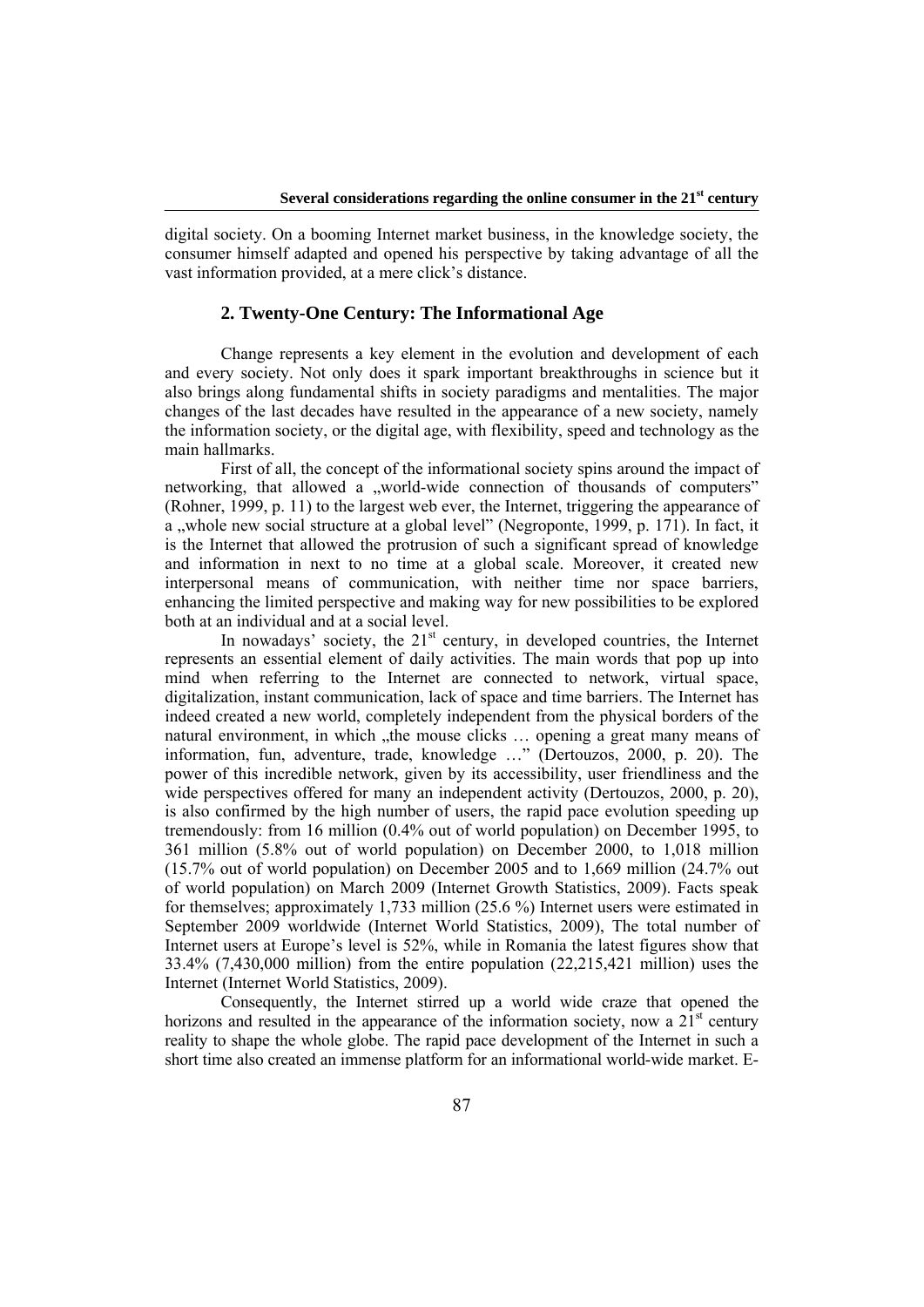business, e-banking, e-communities, e-learning, e-mail, e-commerce, e-services etc are clear examples which emphasize the fact that we live in a "little e-s" dominated world. Furthermore, the concept of the informational market is also closely connected to the one of the "New Economy", a "phrase to mark the distinction between the classic and the digital economy" (Todoran, 2005, p 71). It is considered that the New Economy can be distinguished through 3 main traits: "it is global, interconnected and renders intangible elements (ideas, information, and knowledge)" (Băjenescu, 2006, p. 73).

Therefore, it can be stated that the Internet has indeed changed , the face" of the business environment, both companies and consumers adopting it as a means of better accomplishing their desired objectives. Organizations now operate on a changing and competitive business environment in which information became one of the main context determinants. In addition to this, one can clearly see the appearance of , a new type of customer", by far more demanding about companies' interaction, communication and how they treat  $\mu$ him" (the customer) across segments, products and channels. On such a shifting new market, companies came up with new and by far more creative means of attracting the consumer. Online banners, pop up-s, text links, discussion forums, online chats, are all part of the ... of fensive" advertising to ... reach the virtual consumer" (Vegheş, 2003, p. 337) and trigger an immediate reaction from him. To continue, the most common and widely spread means of e-commerce and ebusiness are as it follows: e-shop, e-mall, e-procurement, e-auction, virtual communities, e-service providing,  $3<sup>rd</sup>$  party marketplace and so on (Kovacs, 2007, pp. 23-27). New media marketing and viral marketing are also to be included in the innovative strategic instruments that companies come up with to connect to the newly informed and integrated online consumer.

Last but not least, one should keep in mind that the rising importance of the Internet has its equal share of drawbacks. The Internet is faced on a daily basis with a great many security and privacy issues that negatively influence not only the companies' activities but also the well-being of the consumer and individuals surfing the web. Statistics show that 55% of online users have been infected with spyware; known computer viruses grew by 28,327 in 2004 to bring the number of old and new viruses to 112,438 in 2005; instant messaging security threats doubling every 6 months; malware, including viruses, worms and Trojans, cost global businesses between \$169 billion and \$204 billion in 2004, and these are just a few examples of the threats that Internet brings along (Attack Intelligence Research Center). Not to mention that Internet ID theft statistics reveal online id theft is the fastest growing identity crime (Guard Privacy and Online Statistics).

All in all, the  $21<sup>st</sup>$  century shapes a new world, a digital society, where time and space barriers have been themselves remodeled. The rapid pace technological development and the world-wide spread of the Internet resulted in the creation of a global informational infrastructure, which in fact represents the basis for a so-called "New Economy". It is an online market, a virtual network, where the only constant is change and where companies have to meet the eye of a new, more demanding and needy consumer. It is on the analysis of this new consumer that we will focus in the next chapters.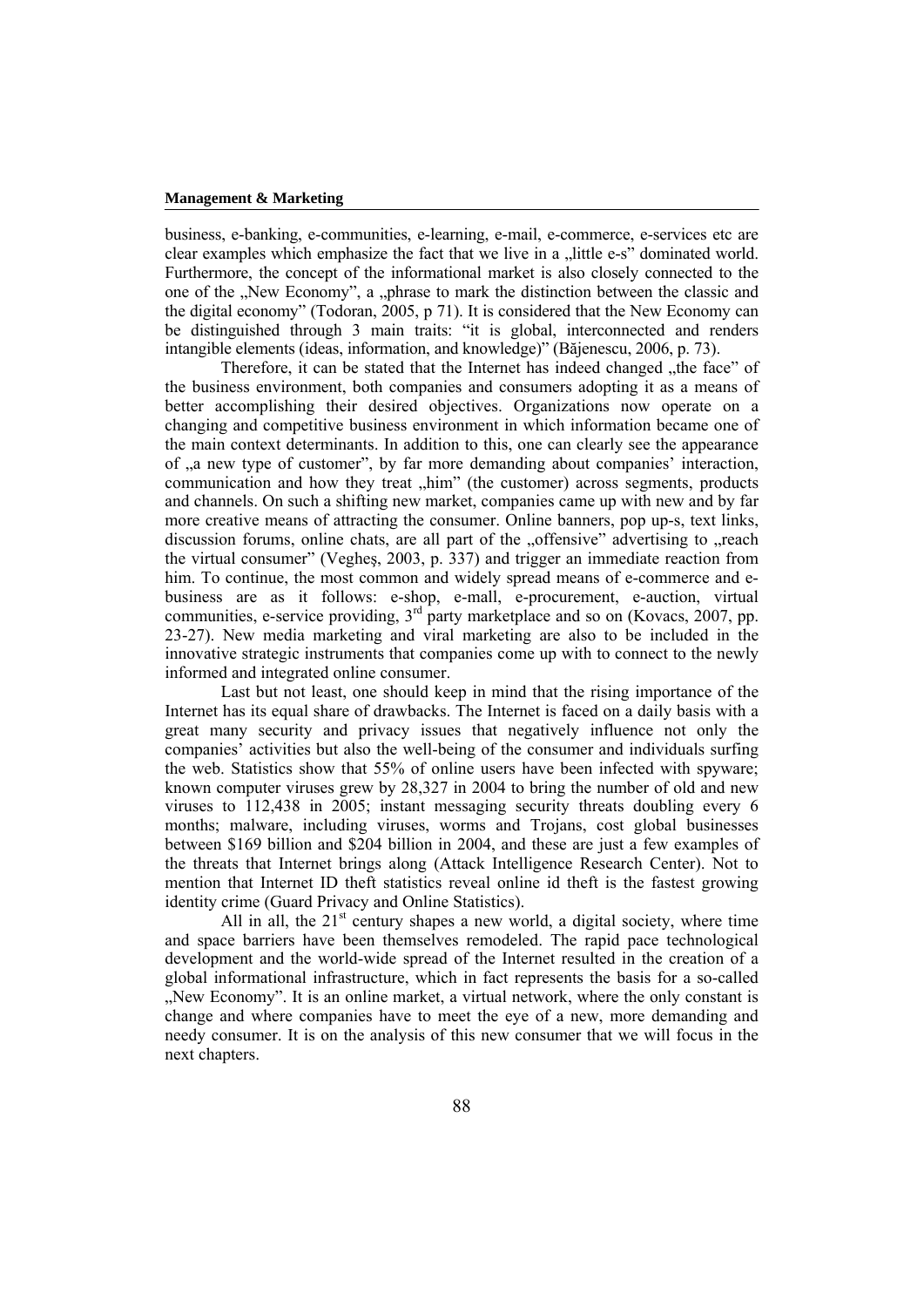# **3. The 21st Century Consumer**

## **3.1. A new type of consumer in the 21st century**

The arrival of the informational age triggered the appearance of a new type of consumer, more demanding, more informed and by far more pretentious in his choices. It comes as a natural fact, under the present evolution of the market, where mass production gave way to a focused individual production and market orientation to client orientation. Organizations now face a well-informed consumer, due to the remarkable expansion of the Internet, technologies' rapid pace development and new and accessible at a mere "click" means of communication. "The wider variety of goods and services is an obvious reflection of the vast diversity of needs, values and life styles of the  $3<sup>rd</sup>$  Wave Society (Toffler, 1996, p. 159)". Therefore, companies play on a competitive market where they intensely promote client orientation and aim at gaining the loyalty of their customers. Failing at satisfying consumers' shifting needs can only lead to market elimination.

The selective consumer of the  $21<sup>st</sup>$  century is not easily satisfied and marketers are on a constant watch out to meet his eyes and cope with his needs and preferences. As a result, they have come up with new and innovative means of catching the attention of this "demanding and unforgiving" (Hammer, 1997, p. 32) consumer: from ground and floor advertising, some of them with surprising 3D effects, to mobile phone commercials, and even to the actual involvement of the consumer in the creation of certain products. After all, the  $21<sup>st</sup>$  century consumer is clearly more demanding, as his access to information grew exponentially with the Internet spread. The knowledge and informational boom gave way to a highly aware consumer that filters out and decides "what marketing data he will receive about the products and services that interest him, as well as the way through which that data is received" (Kovacs, 2007, p. 35). Consequently, we speak of a more empowered consumer, with a higher buying power, "integrated in the companies' own world, not just limited to the offer-demand interaction" (Schwaninger, 2006, p. 7).

### **3.2. Generation Y – One of the most important parts of the new type of consumer in the 21st century**

The hallmarks of this challenging new consumer are best represented at the level of Generation Y, the "the first generation of digital natives" (Sârbu, 2008), a youngster generation to be at its peak in the 21<sup>st</sup> century. They represent a true dare for companies, although, at first, organizations underestimated their real market potential. Generation Y (1979-1994), also called the Echo-Boomers, the Entitlement generation, the Millennium generation, Internet generation, the MySpace/Facebook, @ Generation or "Why" generation, has developed new behavioral needs and habits because of the informational era in which they were born and live. Moreover, since their childhood, they have been under the constant influence of the Internet as well as new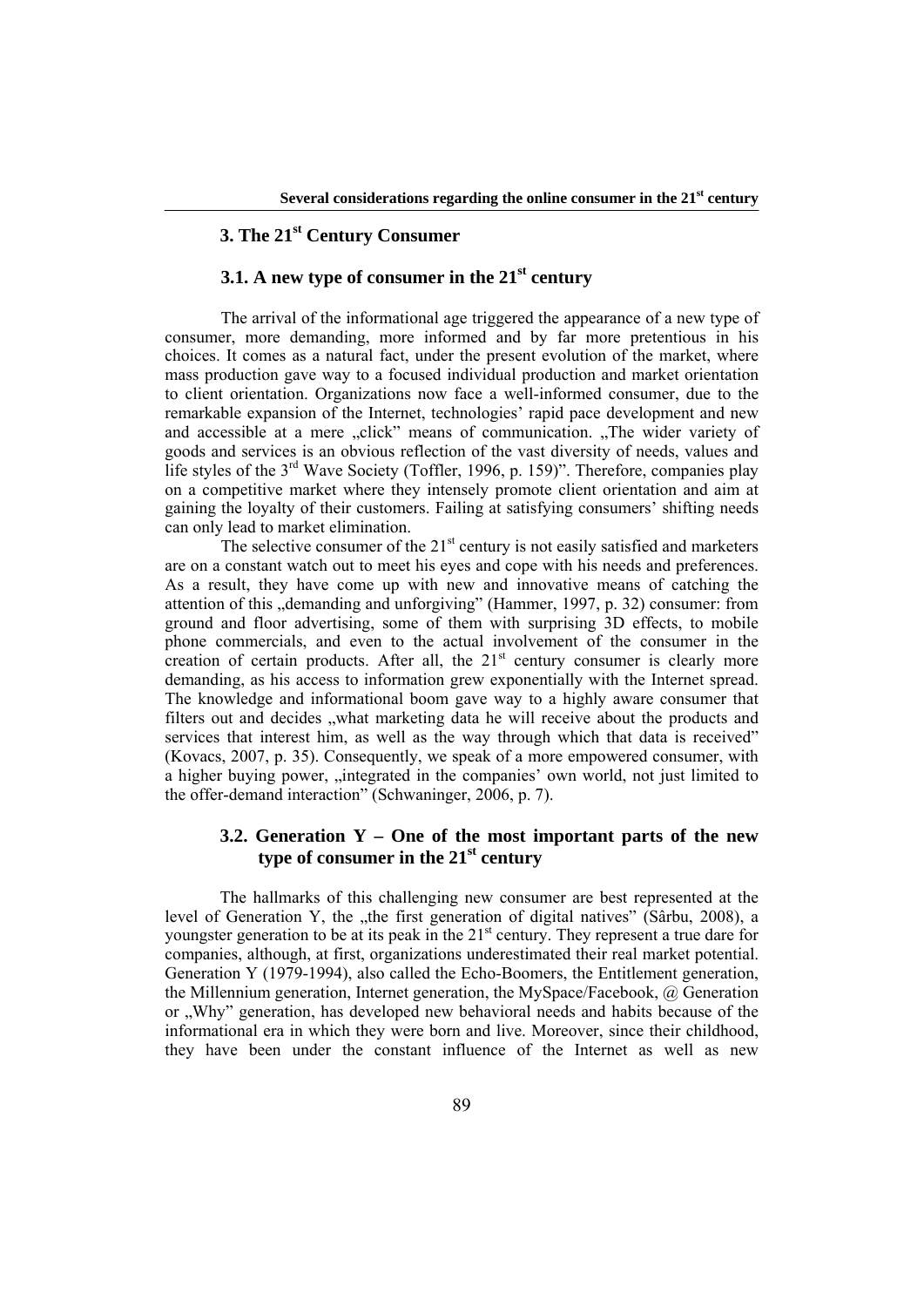technologies – computers, laptops, digital photo  $\&$  video cameras, portable MP3 players, cell phones, iPhones or other gadgets are part of their everyday life. Even the vocabulary has radically shifted: "mail", "networking", "site", "torrent", "browser", ", "online", "blog", "host", or "P2P" (peer-to-peer) are words to be heard on daily basis.

Studies reveal both the heavy influence and the rising interest of this generation towards new services and technologies, and greater media flexibility: (Club It&C, Anon., 2008a). 75% would like to watch movies while they travel (Maximus, 2008), 61% of the teenagers between 13 and 17 years old already have a socializing profile on community networks likes MySpace, Friendster, or Xanga (Cox Communication, Teen Internet Safety Study, 2006), while, according to an Ericsson ConsumerLab research, a 21 young person has already sent and received 250,000 emails and SMS, has used the mobile phone for at least 10,000 hours, has spend minimum 5,000 hours on online or offline games and 3,500 hours on online networking communities (Curuş, 2008). Consequently, Y youngsters live in a virtual space, where communication changed into "instant messaging" and space and time barriers disappeared. Moreover, they bring an essential contribution to the technological progress through their constant interest in new media.

According to the specialized literature on the main general characteristics of Generation Y, these young consumers are:

▪ Pragmatic, clever, socially and environmentally aware, and open to new experiences (Schiffman et al., 2008);

▪ More-skilled and multi-tasking, agile in making decisions, evaluating risks and managing dilemmas, flexible and persistent in the face of change, highly skilled in social networking and team activities;

▪ Optimist, educated, having collaborative abilities, open-mindedness drive (Spiro, 2006);

▪ "Natural multi-taskers, often simultaneously texting on a mobile device and instant messaging on a PC without ever removing even one iPod ear bud. Many of this generation can't conceive communicating without an IM (instant messaging) system or social network" (Havenstein, 2008)

▪ Online, fully engaged in social networks (these being their medium), virtual hangouts, having new forms of social behavior that blur the distinctions between online and real-world interactions, using a great many forms of media simultaneously (Business Week, Anon., 2005).

In Romania, two main studies conducted at the level of 5 important cities by LeoBurnett showed that Romanian youngsters have the main characteristics of Generation Y: their social life is moving on the Internet; they have a few true friends "in real life"; they depend on Internet and cell phone; they are well informed, mostly from the web (Leo Youth I, 2007; Leo Youth II, 2008).

To conclude, it can be stated that the specific characteristics of Y Generation reveal great challenges for all those who desire to target them. It is of an utmost importance that companies take them into consideration when they define the main traits (product/service, price, place, promotion and so on) of their offer. Six years ago, it was underlined that in the case of USA, "Y Generation already experts influence on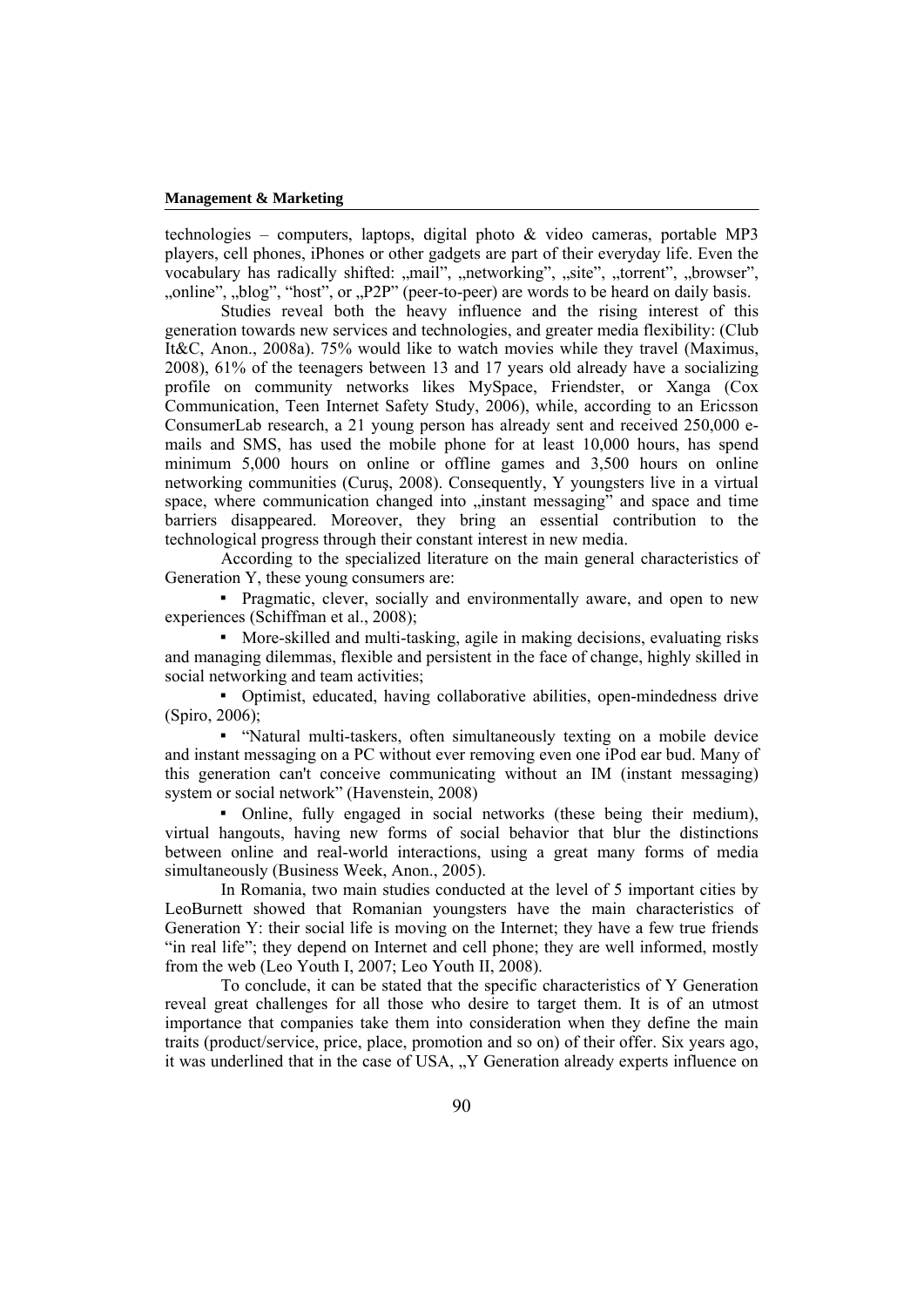music, sport, computers, and videogame purchases" (Kerin et al., 2003, p. 64). At the level of the year 2010, it is common knowledge in the case of the most industries from developed countries. Therefore, Y Generation is the future prevailing consumer of the  $21<sup>st</sup>$  century, permanently updated, connected and informed, with a wide power of selection, control and involvement in the process of product and service creation.

### **3.3. The online consumer**

As previously mentioned in the former chapter, the  $21<sup>st</sup>$  century and the information super-highway brought along new determinant traits to the traditional consumer. What is more, it triggered the appearance of a new type of consumer, the ", online" one whose booming market presence could not be overlooked in this little "e"-s", world. In the emerging world of the virtual market, the consumer proceeded towards a truly remarkable online shopping spree. The online platform has rapidly developed as more and more consumers surf the web, accessing through a mere click the information they want.

 Statistics show that e-commerce grows steadily from one year to another. In 2008, a Global Nielsen survey brought into attention the fact that 85% of the global population has at least once purchased products and services online, the number of Internet shoppers growing up 40% in two years (Achille, 2008). Moreover, it seems that among the most purchased products and services are books, clothing, airline tickets, music, groceries, with a spectacular increase at the global average of 2008 compared to 2005 (Nielsen Global Online Shopping Report, 2008). In 2009, 6 million e-shoppers were active on the Internet, accounting for 51% of the Internet users (CBS Statistics Netherlands, 2009). Mostly, they prefer purchasing by credit card (Nielsen), with no notable differences between generations (78% Baby Boomers, 74% Generation X and 71% out of Generation Y online consumers used the credit card) (Internet Retailer, Anon., 2008b).

Numerous studies have been published to analyze both the behavior and the main traits that define the online consumer. However, they sometimes bring into attention quite different results. For example, on the one hand, a Bellman et al. (1999) research indicated that demographic variables such as income, education and age have a modest impact on the decision of whether to buy online (Jayawardhena et al., 2003, p. 124). On the other hand, Korgaonkar and Wollin (1999) found that motivational factors as well as age and gender had an impact on online acquisition, also confirmed by Donthu and Garcia's research (1999) which pointed out that mainly older Internet users are likely to buy online (Jayawardhena et al., 2003, p. 124). More up-dated research brings into attention the fact that in 2005 "Generation X accounted for more than one third of all online purchases" (Marketing Voice, Anon., 2006), while in 2008 a PriceGabber research showed that "Generation Y shoppers are most active and comfortable with online and mobile activities", being the busiest online shoppers (Jones, 2008).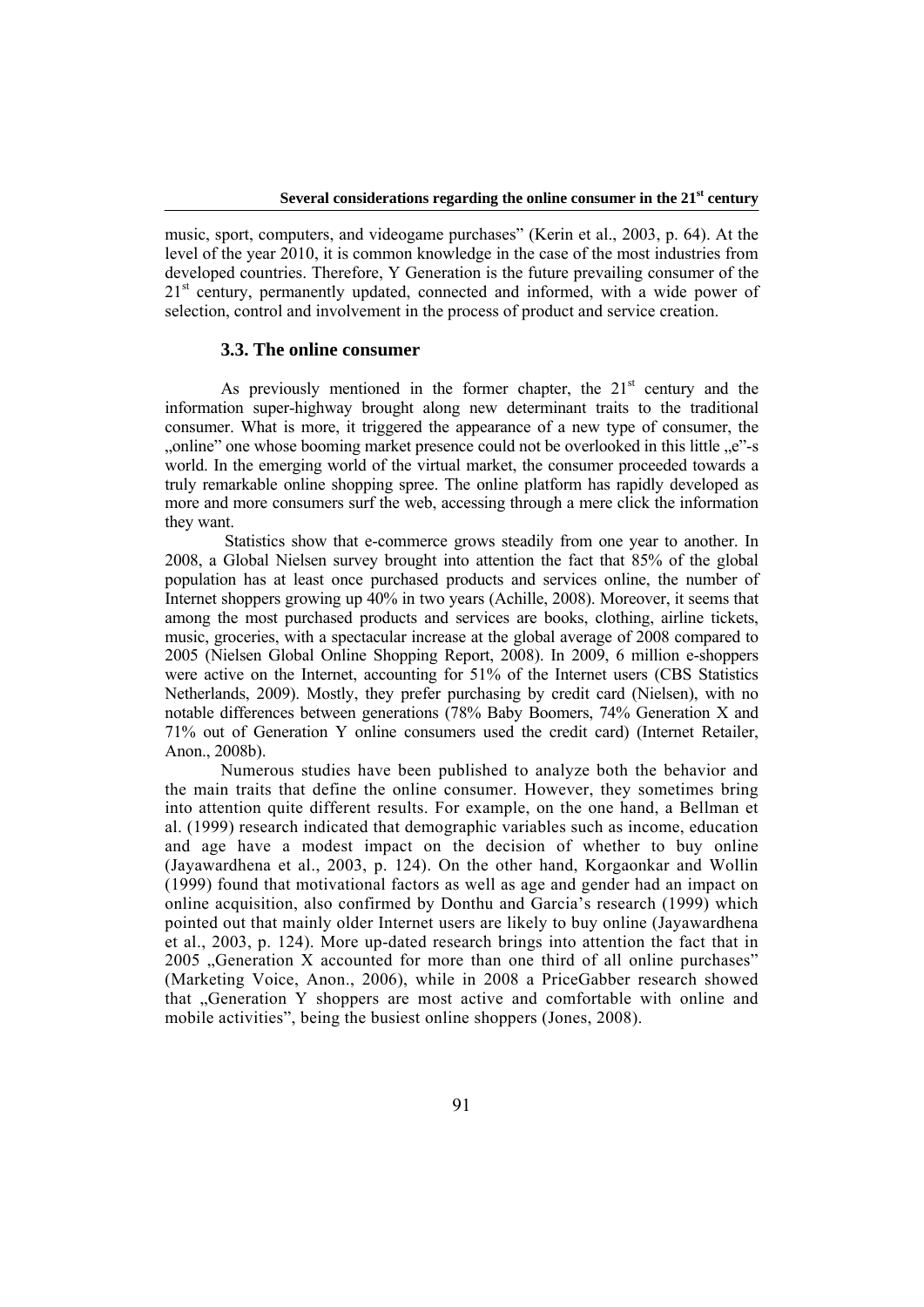#### **3.4. Differences between the offline and the online consumer**

But what makes the actual distinction between the offline and online consumer? First of all, it should be stated that the online consumer is represented by the individual who has Internet access, thus willing and able to spend a certain amount of time online. A Pew Internet &American Life Project "found that those segments" remaining disproportionately unconnected to the Internet included the following: the elderly, rural residents, the poor and the less educated" (The Pew Internet &American Life Project, 2002-2005, cited in Reisenwitz et al., 2007). Romania, for instance, is on the last place in EU as concerning Internet usage, with 69% of the population not using it (Smart Future, Anon., 2009). Explanations could include the high number of rural communities with no according IT infrastructure, as well as areas of high poverty and low education. Specialized literature states that "online access from home is becoming a norm amongst the upper social groupings and the young professional classes" (Jayawardhena et al., 2003, p. 59).

### *3.4.1. The profile of the online consumer*

Overall, the profile of the online shopper cannot be clearly drawn, as published facts vary from one year to another. If in 1999, research (Donthu and Garcia, 1999, Korgaonkar and Wolin, 1999, cited in Jayawardhena et al., 2003, p. 59) asserted that the Internet consumer is older and of a higher income, less sensitive to brand and price, less risk adverse, in comparison to the terrestrial consumer, with a higher proportion of males", others (Li et al., 1999; Sin and Tse, 2002; Swinyard and Smith,  $2003$  cited in Allred et al.,  $2006$ , p. 311) mentioned that Internet shoppers , are most likely to be younger males with more knowledge of the Internet, greater education and higher incomes" (Allred et al., 2006, p. 311); later studies show that 60% of online consumer are female (Sorce et al., 2005). In addition to this, although age differences are more obvious, it must kept in mind that the online consumer is a steady rising segment, at the level of all generations. Accordingly, in 2002, 16% of online consumers in the USA were 50 or older (Sorce et al., 2005), seniors representing the "fastest-growing segment online" (Reisenwitz et al., 2007, p 407). Sorce et al. (2005) pointed out that older shoppers search for more products online, but they purchase an equal amount online as younger buyers.

#### *3.4.2. The online consumer behavior*

Thus, the arrival of the online consumer sparked a great many questions regarding both his/her hallmarks and the main behavioral differences as compared to the "offline" or traditional consumer. In the specialized literature there are a great many consumer segment typologies: from the economic consumer, or the active versus inactive one, to the brand loyalty driven consumer, or the convenience seeker, these are all consumer purchase orientations to be found at the level of the traditional shoppers (Jayawardhena et al., 2003). But which shopping motives are identifiable at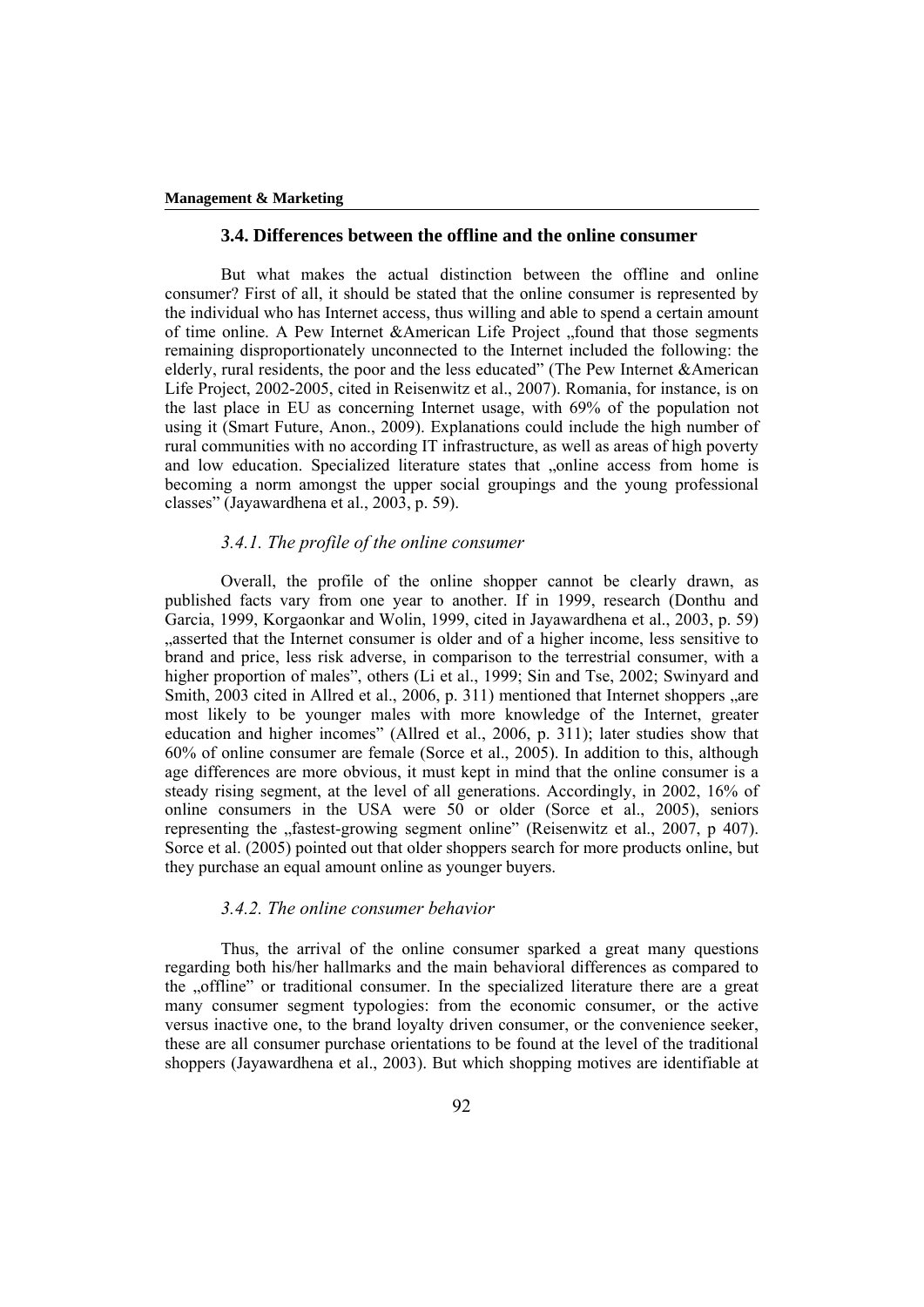the level of the online consumer? Online consumers can be included in the two main segments of the traditional consumer purchase orientation, namely hedonic shoppers "typically seeking product specific online shopping experience" (Sorce et al.,  $2005$ ,  $p.123$ ) and goal-oriented consumers, driven by  $\phi$ , four motives for online shopping: convenience, informativeness, selection, and the ability to control the shopping experience" (Sorce et al., 2005). Later findings confirm these conclusions, convenience, time saving and control being the most cited motives for online shopping (Alreck and Settle, 2002; Bhatnagar et al., 2000; Evans and Wurster, 1999 cited in Sorce et al., 2005). Other research enriched the frame and underlined seven main factors that driven the online consumer: social escapism, transaction security and privacy, information, interactive control, socialization, non-transactional privacy and economic motivation (Sorce et al., 2005).

When talking about consumer behavior, there are several factors that clearly influence it, such as: social (given by culture, subculture, social class, reference groups, family and roles and status), personal (given by and age and life-cycle stage, occupation, lifestyle, personality, self-concept and economic circumstances), psychological (influenced by motivation, perception, learning and beliefs and attitudes) and situational (Drummond et al., 2008). All of these have developed new dimensions because of the characteristics of the information era and the impact of the Internet. Thus, in the digital society, a new variable appears in the behavioral study of the consumer, namely the Internet. And it seems that the online consumer is by far most heavily influenced by it as compared to the traditional consumer. Accordingly, "online shoppers differed from offline shoppers in their perceptions of online risk, the fear of financial loss and confusion about the Internet and computer technology" (Allred, et. al., 2006, p. 311) with a more positive attitude towards advertising and direct marketing, they are "variety seekers, innovative and impulsive" (Donthu and Garcia, 1999 cited in Allred et al., 2006:311). Moreover, e-loyalty at the level of online consumers is under the clear influence of factors like "customization, contact" interactively, care community, convenience, cultivation, choice and character" (Srinivasan et. a., 2002 cited in Allred et al., 2006, p. 311), satisfaction being connected to "speed of service, promptness in delivery, quality of service encounter and the physical product delivery" (Jayawardhena et al., 2003, p. 61).

### *3.4.3. Models of online consumer buyer's behavior*

On such a competitive market companies struggle to find out "the secret mechanism" that triggers the consumer's behavior. According to the specialized literature, there are several models of consumer buyers' behavior. One of the most quoted approach proposes the following: marketing and other stimuli (such as: product, price, place, promotion, economic, technological, political and cultural factors) enters the consumer's "black box" (given by buyer characteristics and buyer decision process) and produces certain responses (product choice, brand choice, dealer choice, purchase timing and purchase amount). The characteristics of information society have a heavy influence both on the dimensions of marketing or other stimuli and the consumer's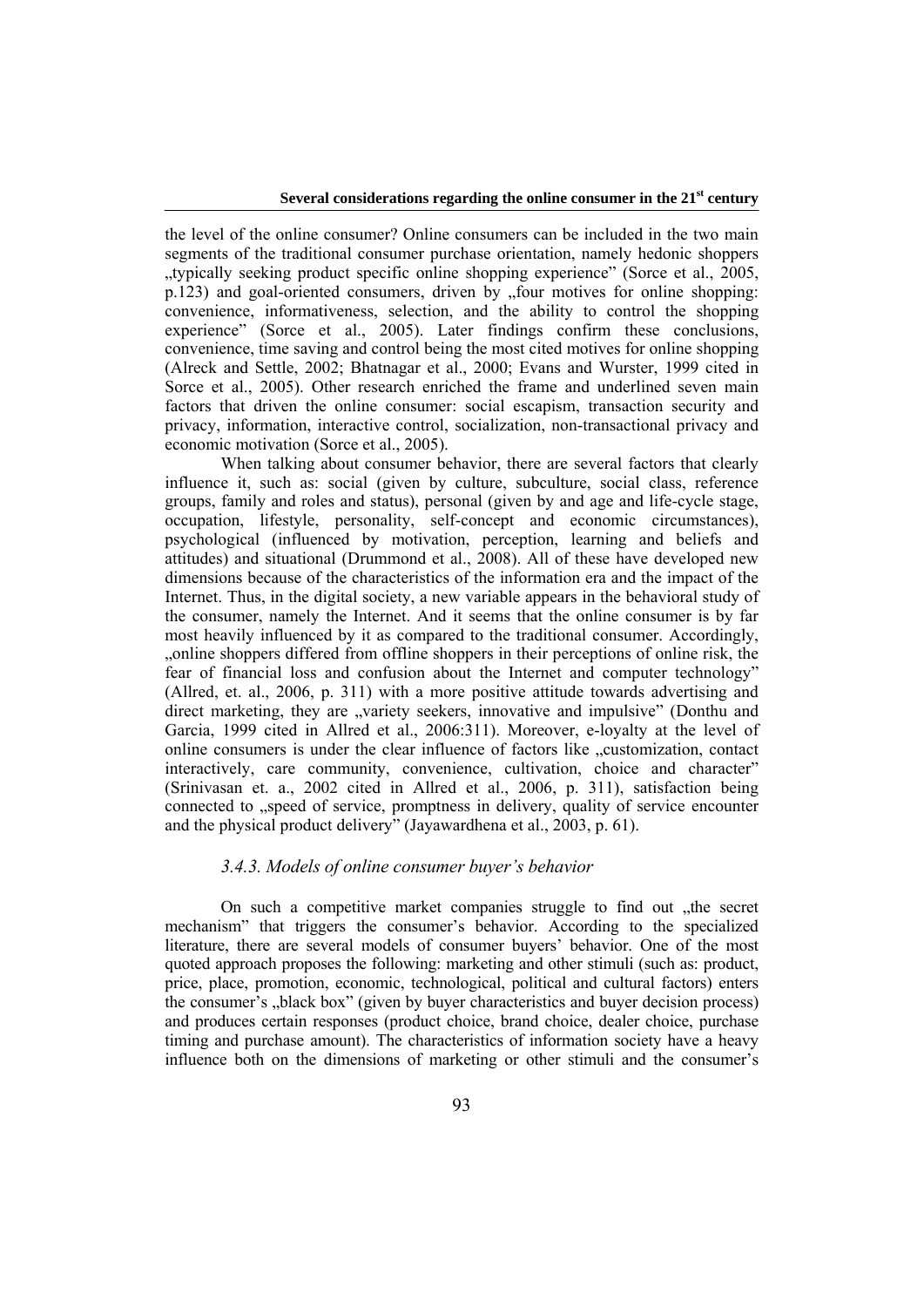black box". Accordingly, we will present in the following lines a model of online consumer buyer's behavior, as presented by Smith and Rupp (2003), who based their research on Kanuk and Schiffman (2000) and Mowen's theories.

There are three main stages to describe the process of the online consumer's decision-making behavior: the operational input, the process and the output stage. The first "is influenced by consumers' recognition of a product need" (Smith and Rupp, 2003, p. 422) It consists of external stimuli, both socio-cultural influences, such as family, friends, social class, age group, economy, culture and websites' marketing efforts to catch the attention of the online consumer: online shopping sites, free Internet, promotions (TV, radio, other sites), items directly sold online. Next is the process level, where psychological factors (motivation, perception, personality, attitudes and emotions) heavily influence the external inputs and afterwards trigger the response  $-$  ., to buy or not to buy". It is the stage of the actual consumer decision, where the consumers ask himself relevant questions connected to the recognition of need pre-purchase, search for information and evaluations of alternatives: "how much do I really need this?",  $n_s$ should I look for a better price, or should I go with convenience?",  $n_s$  if I don't buy online, how else can I get the product?" Fundamental motivations in this process are connected to convenience, saving time and effort, comfort zone regarding security and privacy, but also selection and search for alternatives or better prices. It is an intertwined stage, which raises awareness of the complexity of the process and it reminds that  $\mathcal{L}$ commerce strategies must take into account not only economic theories but also people's online habits" (Smith and Rupp, 2003, p. 425). A clear example is in the seniors' online purchase process, where Internet phobia is overcome as they spend more hours online, more frequently "becoming more comfortable and more likely to buy online" (Reisenwitz et al., 2007, p. 413) The more they surf the web, the more the positive attitude, "greater Internet purchasing and higher likelihood of future internet purchase" (Reisenwitz et al., 2007, p. 409). This fact brings into attention the importance of consumers' comfort zone (Smith and Rupp, 2003, p. 425) on the online market. In addition to this, seniors' online purchasing is enhanced by marketers' illustration of the Internet as a means to relate to the past through looking up old acquaintances, remembering loved ones, or finding vintage products" (Reisenwitz et al., 2007, p. 413). Lastly, the third stage is given by the output, the actual finality of this complex pattern, resulting either in the purchase or non-acquisition of the product or service.

#### *3.4.4. Threats to the online consumer*

Still, despite its rapid spread, online shopping faces a series of drawbacks, which are fuelled by consumers' perception of numerous Internet threats. From viruses, spam, cookies, pop-ups, to identity theft, and other major security and privacy aspects (techno crooks, credit card fraud, loss of private information), all are issues to frighten the mind of the online consumer and make him seriously ponder about the actual cost of buying online. As presented in the first chapter, statistics show a rise in the number of threats from one year to another, while different consumer surveys point out concerns motivated by an increase perception of risk. Security is represented by the "protection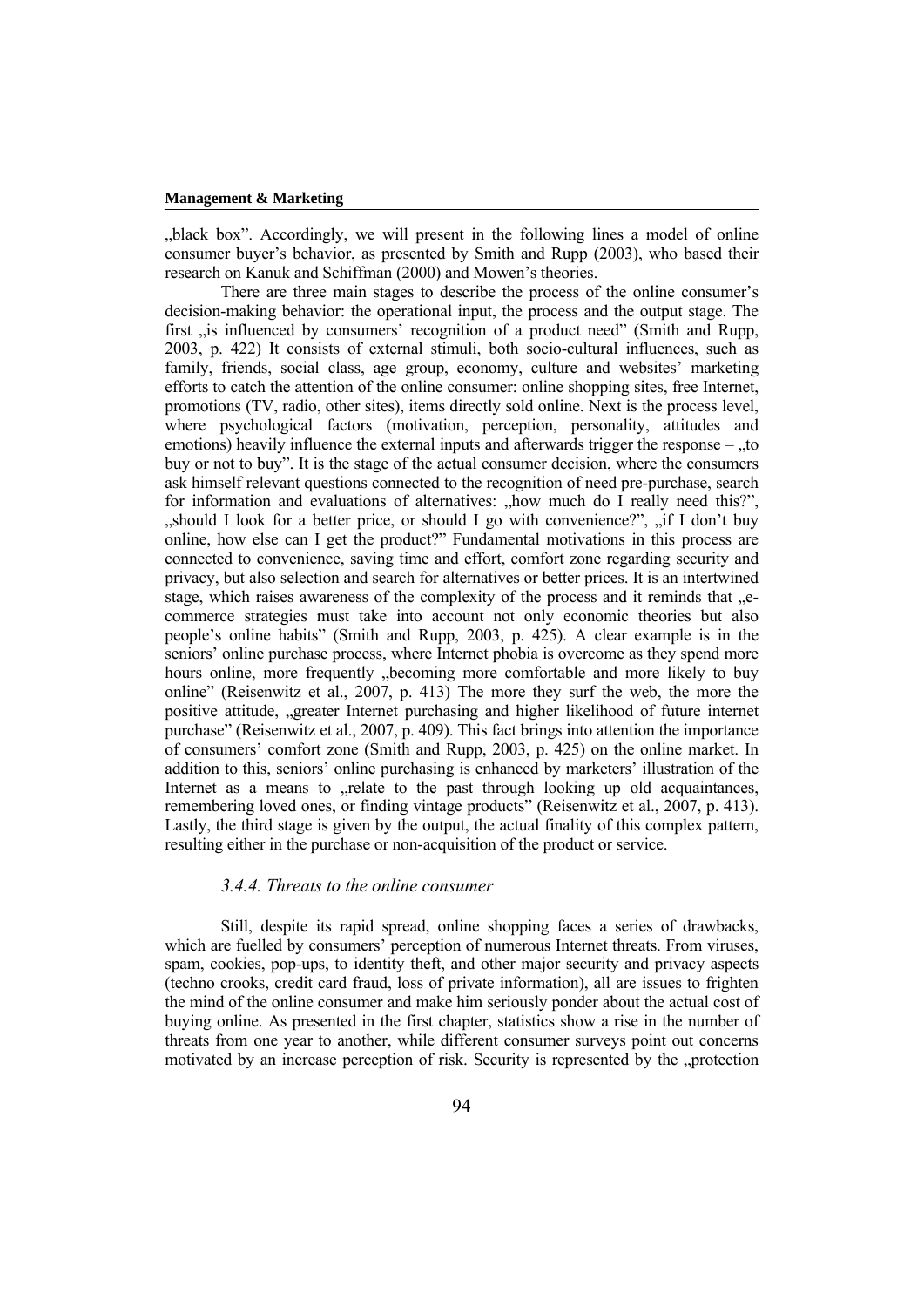against accidental or intentional disclosure to unauthorized persons, or unauthorized modification or destruction". Privacy consists of "the rights of individuals and organizations to determine for themselves when, how, and to what extent information is to be transmitted by others" (Udo, 2001, p. 165). Both represent fundamental aspects when shopping online, along with consumer comfort with the Internet and the virtual market. In addition to this, communication plays an essential part in the perception of risk. Companies try on daily basis to increase their consumers trust in their online stores (Andrews and Boyle,  $2008$ , p. 61), examples including the following  $\mu$ the use of risk relievers or signalling cue-based-trust, such as money-back guarantees, return policies or security and privacy disclosures" (Andrews and Boyle, 2008, p. 62). Some web sites even introduced the "s" ending for their web address (https) to assure the consumer of their stability and risk-free online stores. However, it seems that the sceptical consumers are heavily influenced by the power of examples surrounding them. A qualitative research underlines that interpersonal communication and the power of example represent clinching arguments when it comes to going online for shopping. On the one hand, media reports, particularly television, "have made a significant, negative impact on the interviewees' affective perceptions of the risk involved" (Andrews and Boyle, 2008, p. 67). On the other hand, consumers are more likely to buy online as long as they have had a previous either personal or network friends or acquaintances online shopping experience.

All in all, from the above mentioned information, several conclusions can be drawn. Firstly, even if at a first glance, there is not such a widening gap between the online consumer and the traditional one, on closer inspection, the distinctions can actually make a difference when it comes to validating the online presence of companies. With a growing impact from one year to another, the online consumer is highly informed, innovative, and in a constant search for the best alternatives. Therefore, companies should keep in mind that they are operation on a new market, of a worldwide extent, where space and time barriers have disappeared. Moreover, with "technology now passing yet more control to customers, so that they can manage their intake of communications and filter out unwanted messages" (Gamble et al., 2007), organizations should adapt their strategies accordingly and acknowledge their online consumers' constantly shifting needs and expectations.

### **4. The Importance of the Online Consumer**

The rising influence of the online consumer in nowadays' society is perceivable not only through companies constant marketing efforts but also at the level of official regulations. The need for an official legislation ensuring the security and right protection of the online consumer has gradually changed into a must in the informational age. Consumers' significant risk awareness, as well as concerning statistics connected to the numerous virtual threats, makes online consumer protection an issue of a growing importance.

In the USA, the Federal Trade Commission included a distinct category at the level of consumer protection, namely Computer and the Internet, including security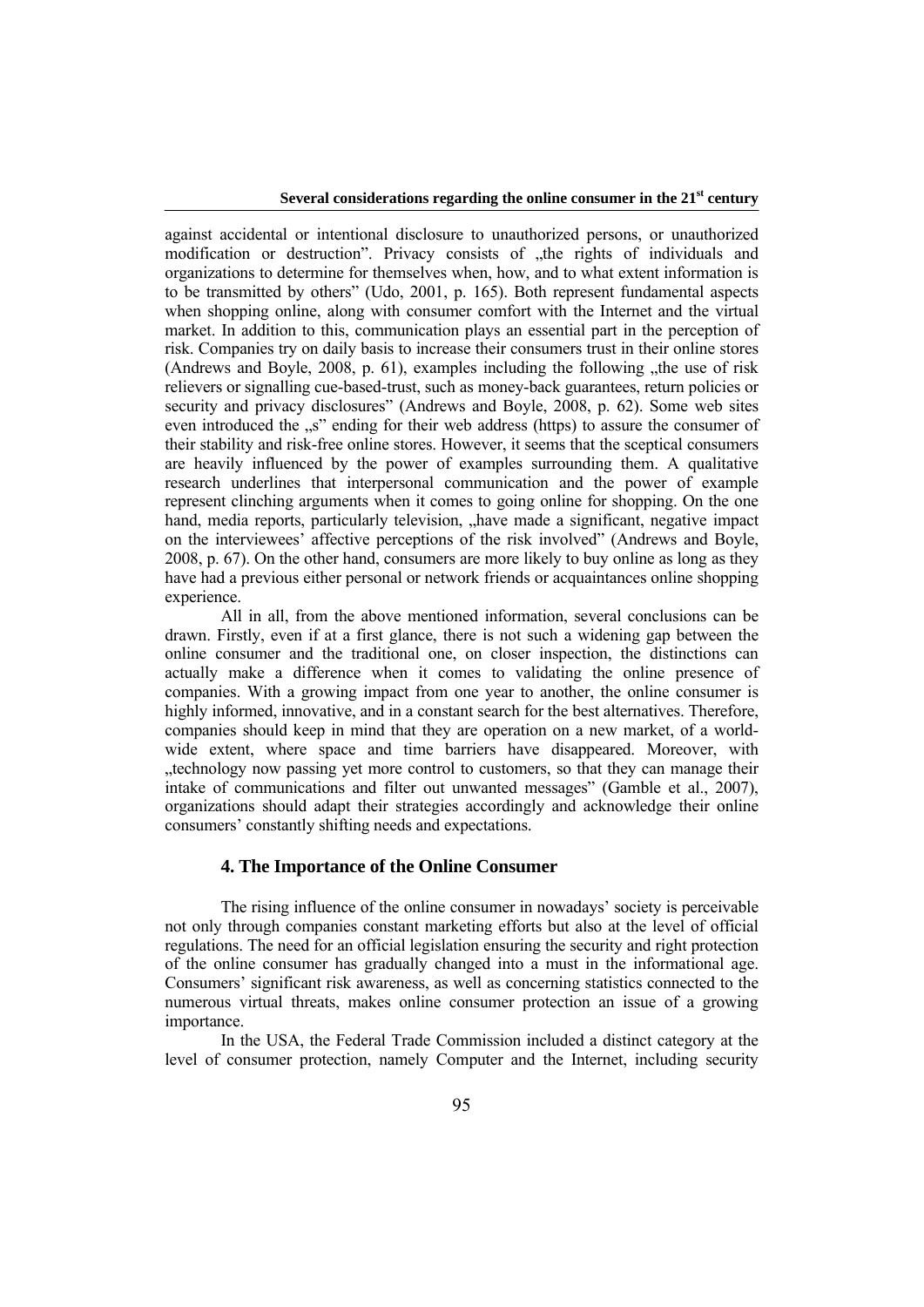issues such as online shopping and e-payments, spam e-mails, web scams and other (Federal Trade Commission, Bureau of Consumer Information). Moreover, The Australian Competition and Consumer Commission incorporated the pages of Consumer Online Website (Australian Competition and Consumer Commission).

At a European level, the Commission introduced in 2007 a briefing guide for digital rights- eYouGuide-, regarding the main problems connected to web surfing, online services and goods acquisition. Practical at the level of web sites ending in  $\alpha$ eu", the guide was rapidly followed by a regulation proposal in this domain, namely the "Digital Agenda" with 8 main intervention domains (Boghian, 2009). However, despite the high number of online shoppers, 150 million (Teodorescu, 2008), it seems that only a small percentage-12%- of the European Internet users are truly confident when buying online (Eurobarometer, 2009, Confidence in the Information Society, p. 6). Therefore, by far stricter settlements are needed when it comes to the online consumer. As Meglena Kuneva, the European Commissioner for Consumer Affairs stated, "If we want consumers to shop around and exploit the potential of digital communications, then we need to give them confidence that their rights are guaranteed. That means putting in place and enforcing clear consumer rights that meet the high standards already existing in the main street. Internet has everything to offer consumers, but we need to build trust so that people can shop around with peace of mind" (EYouGuide, Kuneva).

Romania is still at the beginning when it comes to online consumer security, with no actual regulation accounting for online consumer protection. Our country has yet to catch up with the European's clear directions in this area. It is worth mentioning that EU is at the  $7<sup>th</sup>$  Safer Internet Day, that "promotes safer and more responsible use of online technology and mobile phones, especially amongst children and young people across the world" (InSafe, 2010).

Online shopping is a definite reality at the level of the  $21<sup>st</sup>$  century, expanding from one day to another. In Romania, the first e-commerce shop appeared in 1997, "CyberShop.ro", focusing on music CD sales, while in next to no time EShop.ro introduced a rudimentary but first online cart on the Romanian e-commerce market (Radu et al., 2008, p. 2). Thus the online commerce in Romania gain weight and reached the noticeable number of 2215 online shops in 2008 (see Table 1) (Radu et al., 2008, p. 8) In addition to this, in 2009, more than 60 online stores took part at the  $4<sup>th</sup>$  edition of the E-commerce Awards, the only festivity in Romania that rewards the performance of the online shops (SmartNews, 2009).

*Table 1* 

| Number of online shops | Year | E-commerce evolution |
|------------------------|------|----------------------|
|                        | 2000 |                      |
|                        | 2001 | 33%                  |
| חרח                    | 2005 | 231%                 |
|                        | 2008 | 241%                 |

**The evolution of the number of online shops in Romania** 

**Source:** Adaptation from Radu et al. (2008), *Studiu privind dezvoltarea comertului electronic in Romania*, p. 8.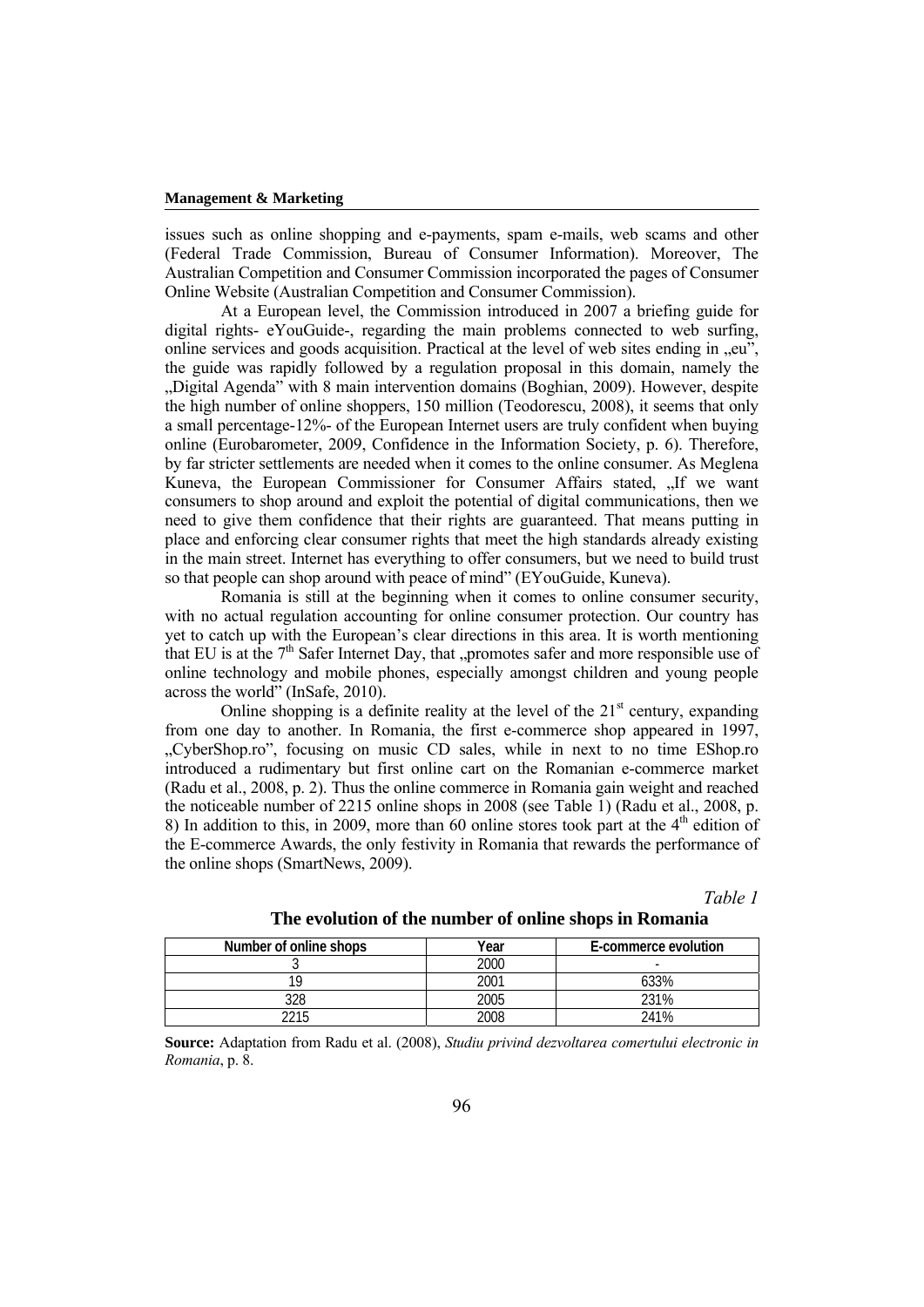At a global level, there is an abundance of online shops, and a great many have actually transformed into real data basis offering products and services information for online consumers. They are true search engines, of a wide variety: from accommodation, to clothes, flowers, grocery, books, electronics, airline ticket bookings, a remarkable diversity waiting to be explored, compare prices and find the best bargains just at a "click"-s distance.

To sum up, the importance of the online consumer is emphasized through the emergent regulations at the official level, which bring into attention both security and privacy issues on the virtual market. Although just in its beginnings, online consumer protection plays an essential part in the informational society, as the number of threats increases on a daily basis. The wide variety of online shops and the search engines connected to them are clear examples of how companies try to meet the eye of their new and challenging consumers. In this context, it is of an utmost importance that for online consumer not only to have access to information about his rights but also to have the certainty that security and privacy are both respected and defended by law.

### **5. Conclusions**

In conclusion, the Internet and the rapid pace development of new technologies opened the horizons towards a world-wide market, with no time and space barriers and a remarkable network booming business. In fact, nowadays' society spins around the informational age that triggered the appearance of a new consumer, as well as a technosavvy generation that marks out the future evolution in the  $21<sup>st</sup>$  century, Generation Y.

In the context of the "New Economy", companies play on a highly competitive and dynamic market, constantly striving to satisfy the needs and preferences of a highly selective, well-informed and pretentious consumer. In addition to this, along with the new determinant traits of the traditional shopper, heavily influenced by Internet's global impact, organizations now face the emergence of a new type of customer, the online consumer, which operates in the world of e-commerce. With a steady growth from one year to another, the online consumer is hallmarked through his clear openness towards Internet usage and technology, constant search for alternatives as well as innovativeness. Driven either by better prices, wider variety, convenience, control or merely the hedonic shopping experience, the online customer represents a true challenge for marketers. However, having to face on a daily basis numerous virtual threats, the online consumers' need for official privacy and security regulations at a global level is an issue of a higher and higher importance.

All in all, specialized literature highlights the rising importance of the online shopper, as well as the need for further research that should predict and provide a better understanding of his evolution, preferences and habits. And with the appearance of Generation Y, digital natives, permanently updated, informed, connected, and what is more, the most active online shoppers, the prevailing profile of the  $21<sup>st</sup>$  century consumer is indeed defined by a new and enhanced perspective.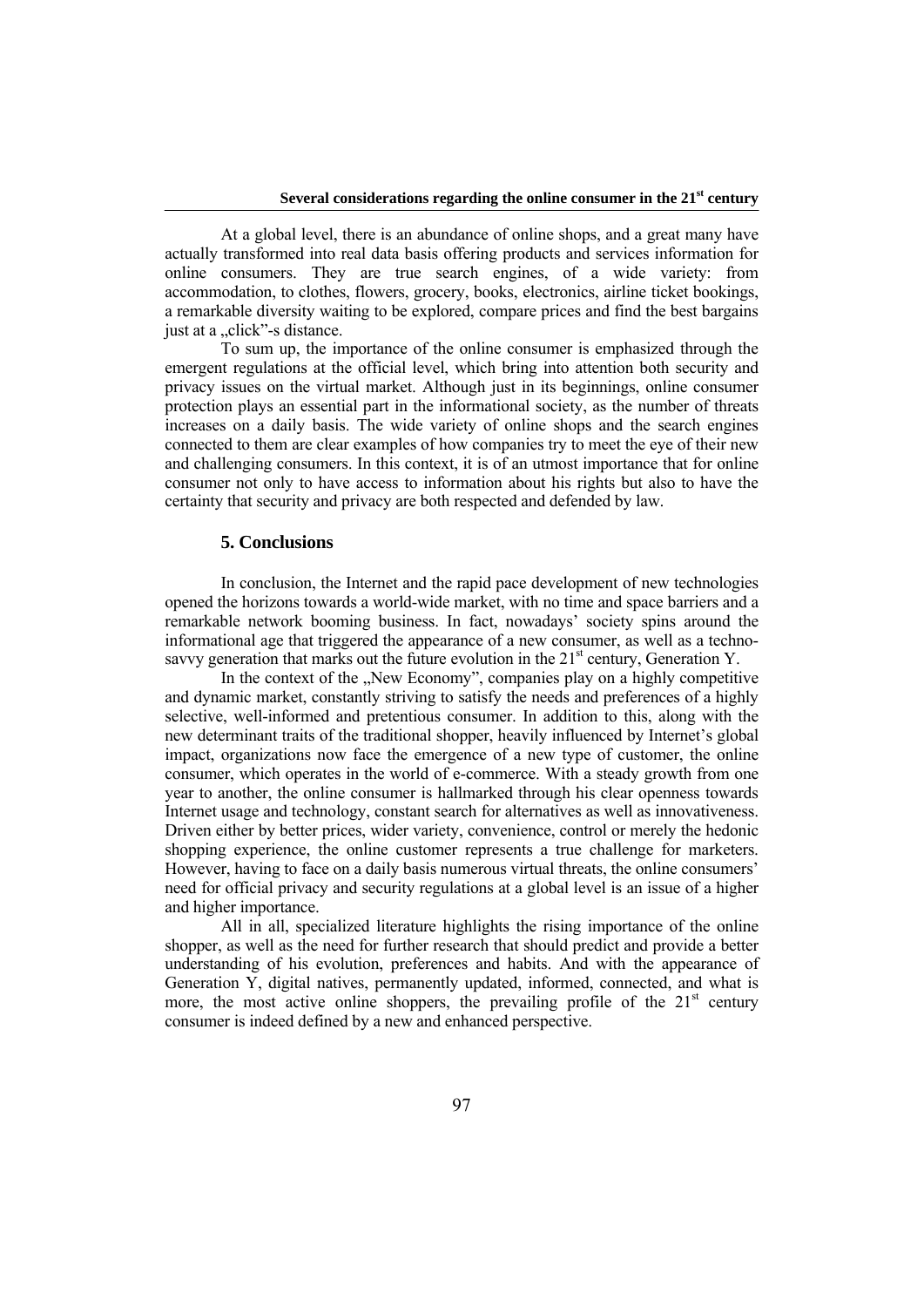#### **References**

Achille, S.J. (2008), "World statistics on the number of internet shoppers", *Multilingual Search World Edition,* available at:

 http://www.multilingual-search.com/world-statistics-on-the-number-of-internetshoppers/28/01/2008 (accessed December 2009)

- All about Market Research (2009), *Internet Growth Stats*, available at:
- http://www.allaboutmarketresearch.com/internet.htm (accessed December 2009)
- Allred, C.R., Smith, S.M., Swinyard, W.R. (2006), "E-shopping loves and fearful conservatives: a market segmentation analysis", *Journal of Consumer Marketing*, 34 (4/5), pp. 308-333
- Andrews, L., Boyle, M.V. (2008), "Consumers' accounts of perceived risk online and the influence of communication sources", *Journal of Consumer Marketing*, 11 (1), pp. 59-75
- Anon. (2009), "Romania statul UE cu cei mai putini utilizatori de internet", SmartFuture, available at:

 http://www.smartfuture.ro/stiri/99/Romania---statul-UE-cu-cei-mai-putini-utilizatori-deinternet.html (accessed December 2009)

- Anon. (2008a), "Obiceiurile de consum ale noii generatii", *Club It&C,* available at: http://www.clubitc.ro/studii/obiceiurile-de-consum-ale-noii-generatii/ (accessed December 2009)
- Anon. (2008b), "Online consumers will use credit cards less often, report predicts", *Internet Retailer*, available at:

http://www.internetretailer.com/dailyNews.asp?id=28722 (accessed December 2009)

- Anon. (2006), Gen Y at Forefront of Online Trends, *Marketing Voice*, available at: http://www.marketingvox.com/gen\_y\_at\_forefront\_of\_online\_trends-022309 (accessed December 2009)
- Anon. (2005), "The MySpace Generation. They live online. They buy online. They play online. Their power is growing", *Business Week*, available at:

 http://www.businessweek.com/magazine/content/05\_50/b3963001.htm (accessed December 2009)

Attack Intelligence Research Center, *Security Statistics*, available at:

http://www.esafe.com/airc/security-statistics.aspx (accessed December 2009)

- Australian Competition and Consumer Commission, *The Consumer Online Website*, available at: http://www.accc.gov.au/content/index.phtml/tag/consumersonline/ (accessed December 2009)
- Bajenescu, T.N. (2006), *Internetul, societatea informationala si societatea cunoasterii*, Matrix Rom, Bucharest
- Boghian, E. (2009),  $EYouGuide Ghidul privind drepturile consumatorilor online din UE''$ , *Mondo News*, available at:

http://www.mondonews.ro/eYouGuide-ghidul-privind-drepturile-consumatorilor-online-din-UE+id-10407.html (accessed December 2009)

CBS Statistics Netherlands (2009), *Six in ten e-shoppers book their holidays directly online*, available at:

http://www.cbs.nl/nr/exeres/4049F6EC-6F2B-4982-899FA76DFA4949FE.htm?Referer Type=RSSItem (accessed December 2009)

- Cox Communication (2006), *Teen Internet Safer Study*, available at: http://www.netsmartz.org/pdf/cox\_teensurvey\_may2006.pdf (accessed December 2009).
- Curus, C. (2008), "Invazia tinerilor nascuti in digital", *Romania Libera*, available at: http://www.romanialibera.ro/a123322/invazia-tinerilor-nascuti-in-digital.html (accessed December 2009)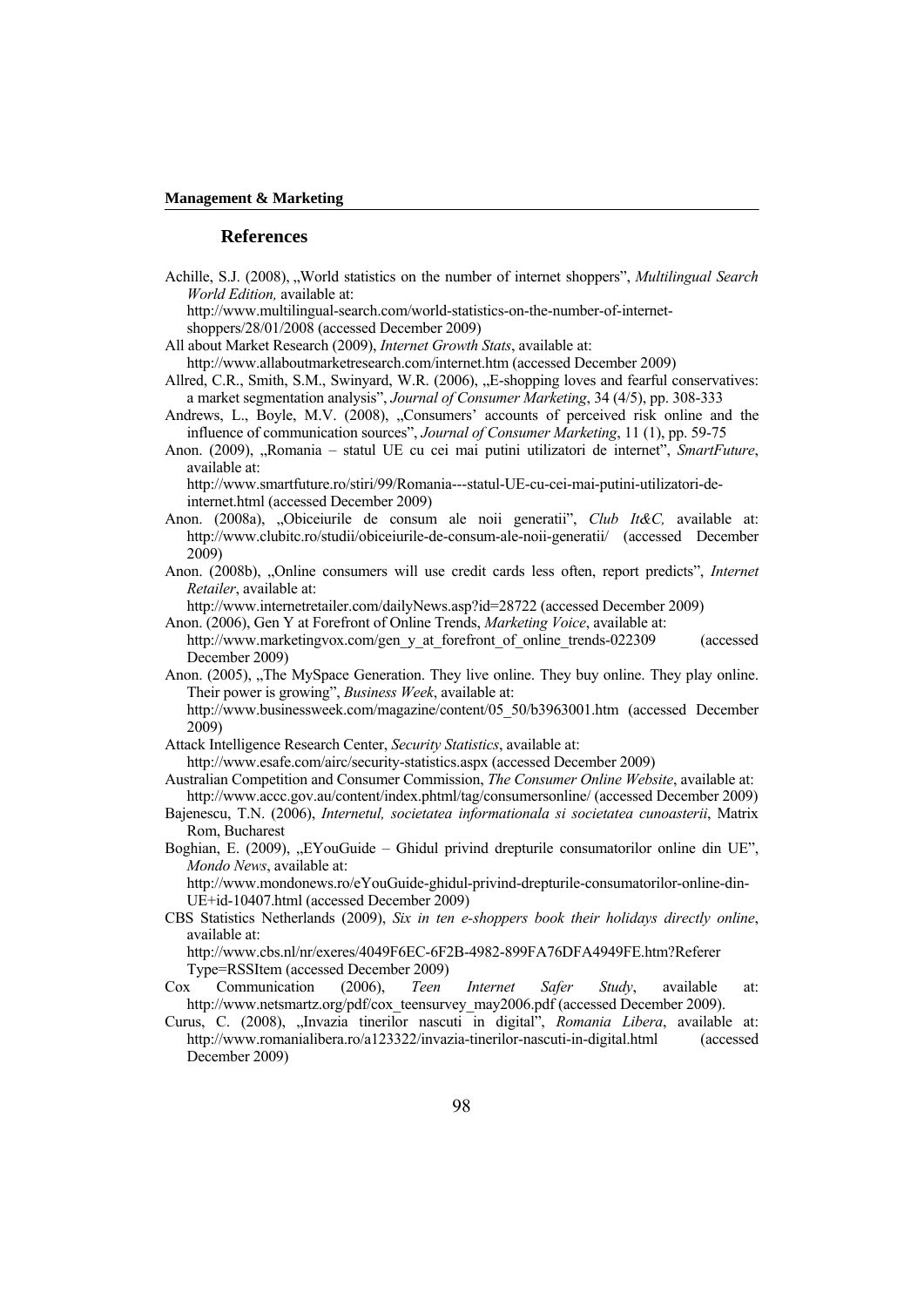- Dertouzos, M. (2000), *Ce va fi: cum vom trai in lumea nouă a informatiei*, Editura Tehnica, Bucharest
- Drummond, G., Ensor, J., Ashford, R. (2008), *Strategic Marketing*. *Planning and Control,* 3rd edition, Butterworth-Heinemann, Oxford
- European Commission (2009), *EYouGuide*, available at:
- http://ec.europa.eu/information\_society/eyouguide/index\_en.htm (accessed December 2009). Federal Trade Commission (2009), *Protecting America's Consumers*, available at:

http://www.ftc.gov/bcp/consumer.shtm (accessed December 2009)

- Fulmer, W.E. (2000), *Shaping the adaptive organization: landscapes, learning and leadership in volatile times*, Amacom, New York
- Gamble, P.R., Tapp, A., Marsella, A., Stone, M. (2007), *Marketing Revolution. The Radical New Approach to Transforming the Business, the Brand & the Bottom Line*, Kogan Page
- Guard Privacy and Online Security (2005), *Internet ID Theft Statistics Show How Online Identity Theft Works*, available at:

 http://www.guard-privacy-and-online-security.com/internet-id-theft-statistics.html (accessed December 2009)

- Hammer, M. (1997), "The Soul of the New Organization", in Hesselbein, F., Goldsmith, M. Beckard, R. (eds), *The Organization of the Future,* The Peter F. Drucker Foundation, New York, pp. 25-32
- Havestein, H. (2008), "Y Generation in the Workplace: Digital Natives' Tech Needs Are Changing Companies Forever", *Computerworld*, available at:

http://www.cio.com/article/449639/Generation\_Y\_in\_the\_Workplace\_Digital\_Natives\_Tech Needs Are Changing Companies Forever (accessed December 2009)

Insafe (2010), *Safer Internet Day*, available at:

http://www.saferinternet.org/ (accessed January 2010)

Internet World Statistics (2009), *Internet Usage in* Europe, available at:

- http://www.internetworldstats.com/stats4.htm (accessed December 2009)
- Jayawardhena, C., Wright, L.T., Masterson, R. (2003), "An investigation of online consumer purchasing", *Journal of Consumer Marketing*, 6 (1), pp. 58-65
- Jones, K.C. (2008), "Gen Y Busiest Online Shoppers", *Information Week*, available at:
- http://www.informationweek.com/news/internet/retail/showArticle.jhtml?articleID=21030005 2 (accessed December 2009)
- Kerin, R.A., Hartley, S.W., Rudelius, W. (2003), *Marketing: The Core*, Irwin/McGraw Hill Professional, USA

Kovacs, G.E. (2007), *E-mall in spatiul economic universitar*, Risoprint, Cluj-Napoca

LeoYouth (2007), *Raport Public LeoYouth 2007*, available at:

 http://danpetre.files.wordpress.com/2007/05/raport-public-leo.ppt (accessed December 2009). LeoYouth (2008), *Raport Public LeoYouth II*, available at:

http://www.trendagent.ro/leo-youth-ii-2008 (accessed December 2009)

Maximus (2008), *Multimedia - a key factor for the generation of the new millennium*, available at:

 http://www.toysgadget.com/multimedia-a-key-factor-for-the-generation-of-the-newmillennium/miscellaneous (accessed December 2009)

Negroponte, N. (1999), *Era digitala*, All, Bucharest

- Nielsen Global Online Shopping Report (2008), *Trends in Online Global Shopping*, available at: http://th.nielsen.com/site/documents/GlobalOnlineShoppingReportFeb08.pdf (accessed December 2009)
- Radu, A., Gamulescu, C., Manolea, B., Taloi, L. (2008), *Studiu privind dezvoltarea comertului in*  Romania, available at: